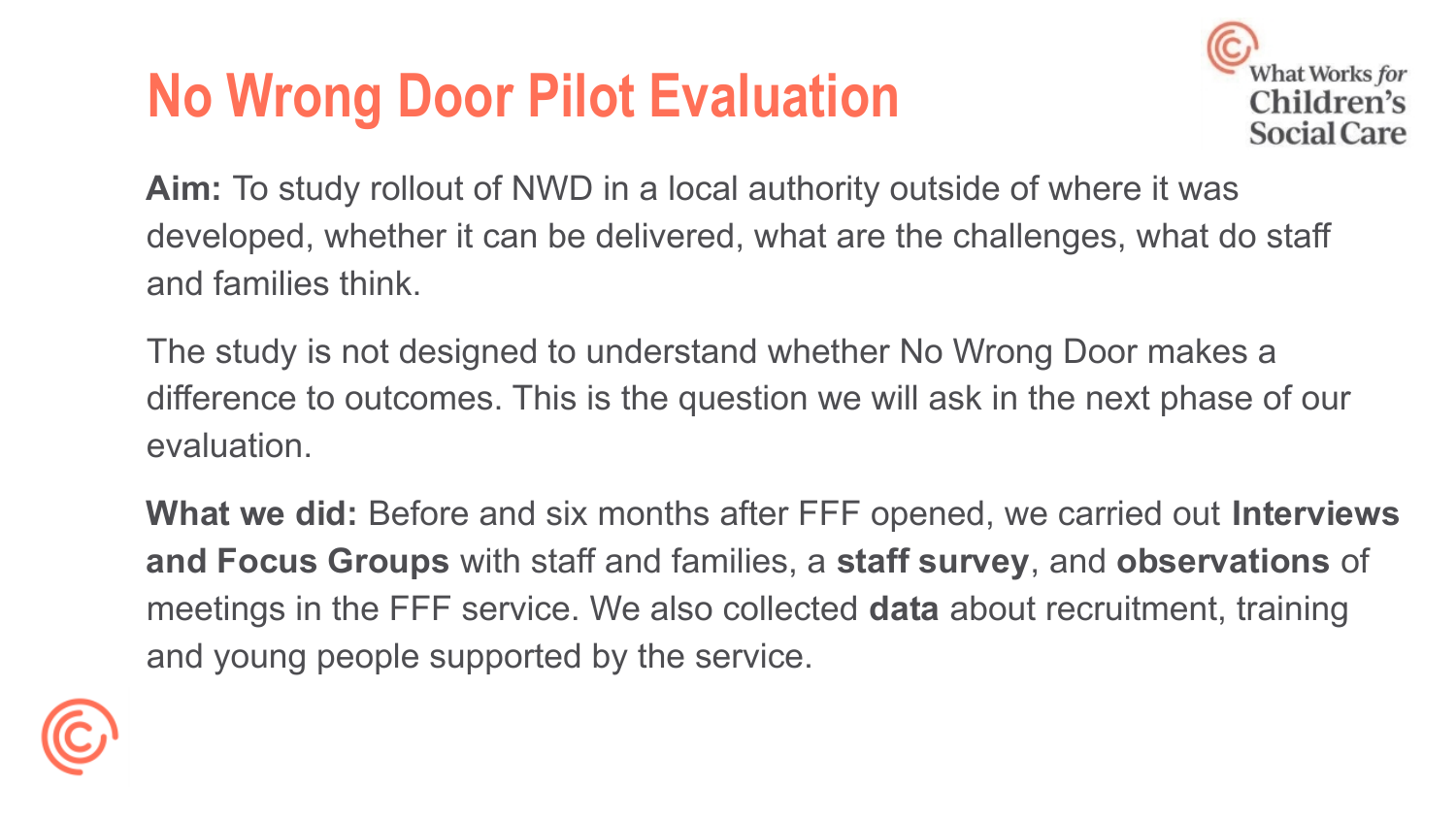## **Findings: How was No Wrong Door implemented in the Middlesbrough Futures for Families service?**

- Provision of intended **placement types** and **recruitment** of almost all intended staff
- Staff received comprehensive **training** and regular development days
- Staff observed to work **restoratively** (doing 'with' rather than 'to' or 'for'), making decisions with families, listening to young people's **voice and aspirations** to drive practice. Families strengths were also highlighted.
- Support offered was **flexible, creative and tailored**
- The provocations, non-negotiables, paperwork and processes were tailored to Middlesbrough's **local context and priorities,** in partnership with NYCC
- Age range adapted to 11-18 in Middlesbrough



Recruitment by No Wrong Door launch (Sept 2020)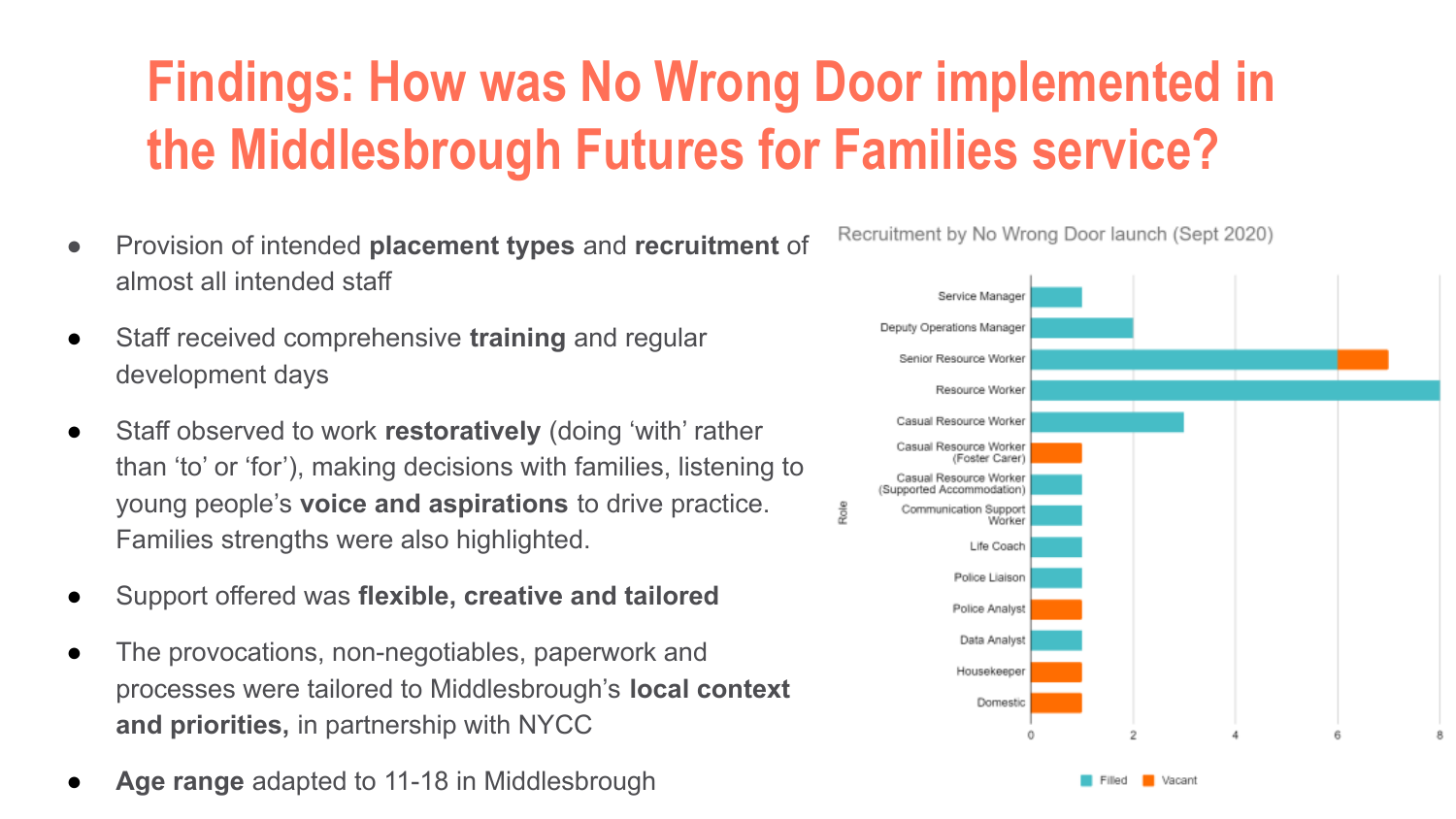## **Findings: What were some of the challenges?**

- Most FFF staff (88%) reported feeling confident to use the model, but only 56% of staff reported feeling they had enough **time to take full advantage** of the model
- Competing demands between the **outreach and residential work** was one area of challenge
- Some confusion over **whether to continue to use Signs of Safety** and some uncertainty over **referral criteria**
- It was sometimes hard to find a **suitable local foster care placement**
- Changes in keyworker due to staff **turnover**, and transitioning out of the FFF service needed to be carefully



managed to **avoid further disruption**

*"Another young person couldn't get as much outreach support as they might have done because of the demands of caring for that young person who was in the hub." – [Senior leader]*

*"…we seem to be getting residential cases in emergencies for extended periods of time that would normally not be a part of NWD due to not meeting the criteria."* – *[FFF staff member]*

*"The key worker said I'm here for you, I'm going to support you. You're moving to [foster carer] and then moving from here, and then she moved on from her job, which was quite a let-down for the young person." [Foster carer]*

**@whatworksCSC** *have already had quite a lot of rejection." [Social worker]."For mine, it's been quite an abrupt end for these kids who*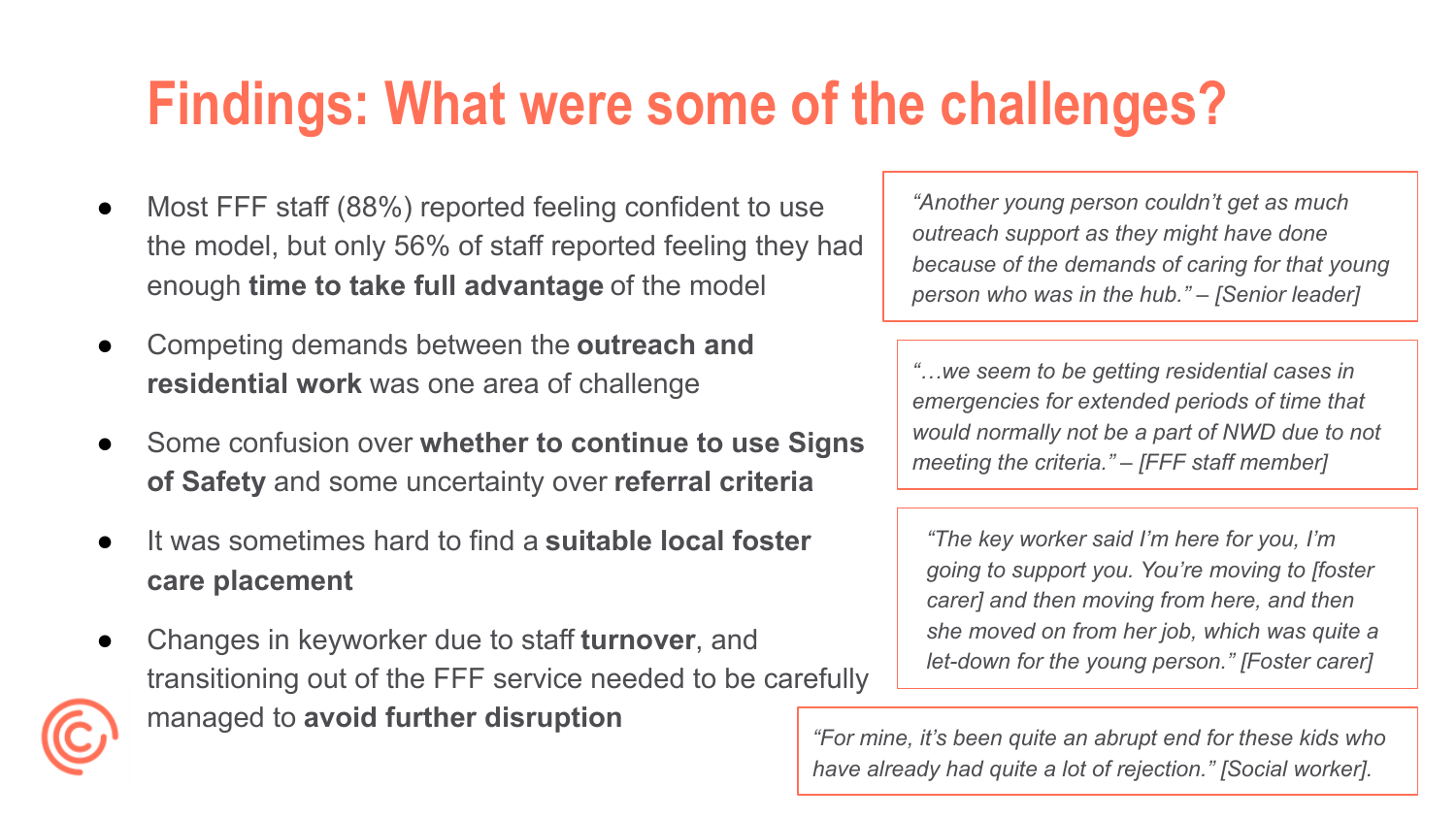## **Findings: What did staff and families think about the model?**

- Most staff felt **positive** about the model and the training. The **life coach** and **communication support worker** were particularly seen as helpful, and overcame external waiting lists. The **police analyst** was also beneficial to address issues such as missing episodes.
- There appeared to be a high level of **support for the model from senior management and leadership**, and staff reported **good relationships with partners and social work teams**
- Providing a **flexible** service, accessible **outside of usual working hours**, and responding quickly to crises on evenings and weekends, was a unique and valued feature for families. Some young people who had previous lack of trust in adults developed **positive relationships** with FFF staff.
- Staff changes and COVID-19 could be **barriers to engaging** some young people, and not all young people were clear about their plan or goals.



**Staff and families identified that NWD had the <b>potential** to improve the quality of support, reduce risk and increase safety, and improve outcomes for young people.

*"Well [young person] can talk to her so there must be something there because [young person] doesn't talk to anybody. [Young person] tells [key worker] more things than [young person] actually tells me." [Parent]*

*"He engaged well with the outreach worker at the initial visit. Was really keen, and again I think there was a gap in revisiting that young person. Again you know, a three week gap, so he lost interest." [Social worker]*

**@whatworksCSC**